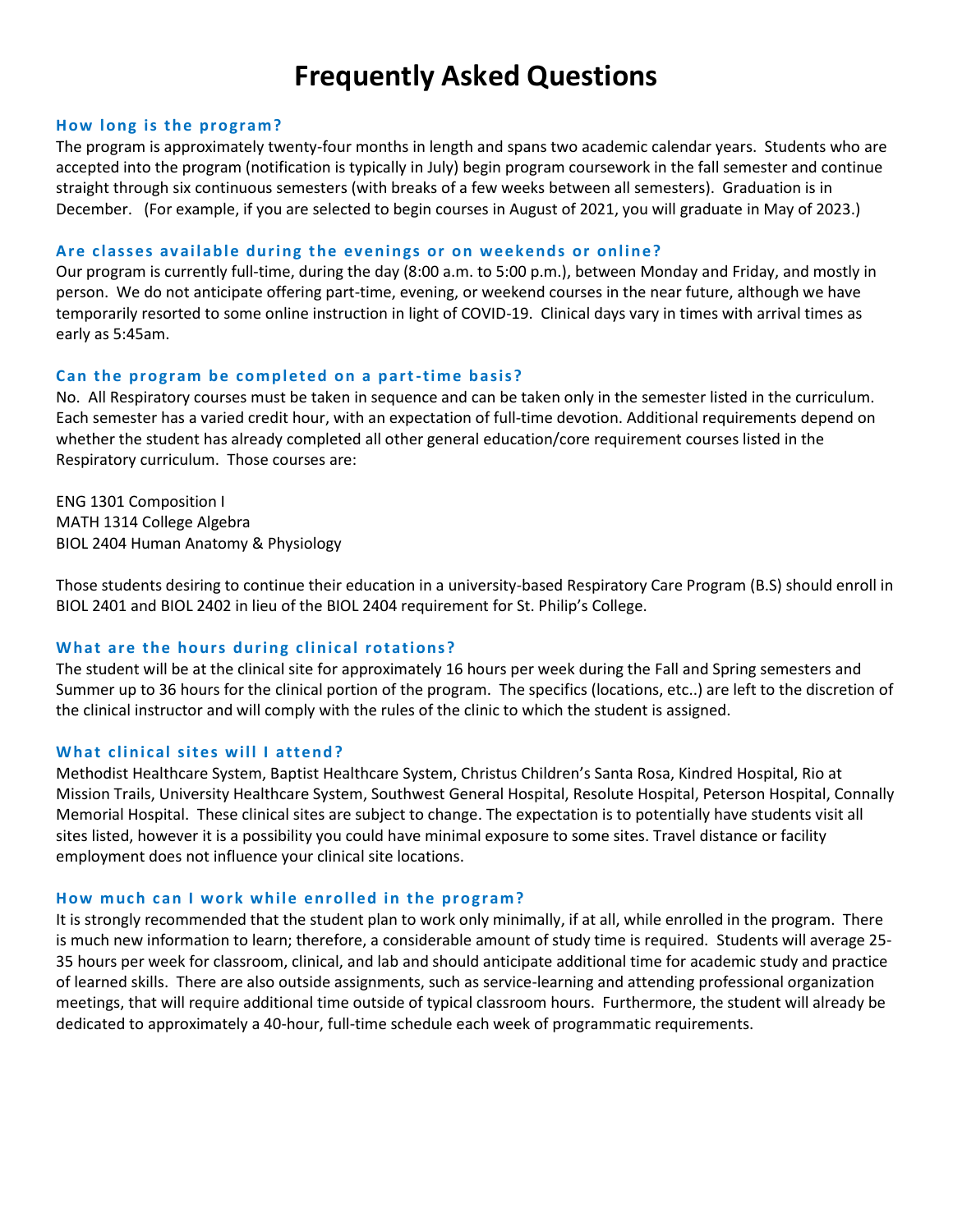#### What are the costs?

The approximate costs per semester include (based on 2020-2021 tuition and fees):

| <b>Semester</b> | <b>Tuition In/Out of District</b> | <b>Fees</b>       |
|-----------------|-----------------------------------|-------------------|
| Prerequisites   | \$990-\$1386/\$2150-\$3010        | \$30-\$42         |
| Fall            | \$1386/\$3010                     | \$767             |
| Spring          | \$1287/\$2795                     | \$764             |
| Summer          | \$396*/\$860*                     | \$362             |
| Fall            | \$990/\$2150                      | \$755             |
| Spring          | \$1089/\$2365                     | \$758             |
| Summer          | \$396*/\$860*                     | \$362             |
| <b>Total</b>    | \$6930/\$15,050                   | \$3810            |
|                 | Total                             | \$10,740/\$18,860 |

\*Dependent on Summer Momentum Plan

| <b>Additional Items</b>                | <b>Estimated Cost</b> | <b>Purchase Time Frame</b> |
|----------------------------------------|-----------------------|----------------------------|
| <b>Background Check</b>                | \$54                  | Prior to acceptance        |
| Drug Screen                            | \$32                  | Prior to acceptance        |
| <b>Immunization Tracking</b>           | \$35                  | Prior to program start     |
| Vaccines (TB, Hepatitis, etc)          | Varies                | Prior to program start     |
| <b>Health Insurance</b>                | Varies                | Prior to clinical start    |
| Scrubs/Attire                          | \$80-\$150            | Prior to clinical start    |
| Additional clinical supplies           | \$100-\$300           | Prior to clinical start    |
| <b>CPR Certification</b>               | \$35                  | Prior to clinical start    |
| <b>Resources</b>                       | \$1200                | Throughout program         |
| <b>NRP Step One</b>                    | \$35                  | Semester IV                |
| <b>Texas Medical Board Application</b> | \$125                 | Semester V                 |
| Fingerprinting                         | \$38.25               | Semester VI                |
| <b>SAE Examinations</b>                | \$120*                | Semester VI                |
| Juris-Prudence Exam                    | \$35                  | Post-Graduation            |
| Therapist Multiple-Choice Exam (TMC)   | \$190                 | Post-Graduation            |
| <b>Clinical Simulations Exam</b>       | \$200                 | Post-Graduation            |
|                                        | <b>Optional Costs</b> |                            |
| <b>AARC Student Membership</b>         | \$25                  |                            |

\*Potentially paid for by program.

\*\* Immunization costs will vary, depending on the healthcare provider, insurance coverage, and the number of required vaccinations already completed (e.g., in the military or as required for public school entrance).

#### How is the job market for Respiratory Therapists? What can I expect as a starting salary?

The U.S. Bureau of Labor Statistics May 2019 salary report lists the national mean hourly wage for Respiratory Therapists at \$29.48/hr. and a mean annual income of \$63,330.00. The Texas mean hourly wage for Respiratory Therapists is \$26.50/hr. and mean annual income is \$55,120.00.

# I am not sure I understand the application process. Am I applying to the Respiratory Care **Technology Program? To St. Philip's College? Or both?**

Application to the Respiratory Program is a separate process from applying to St. Philip's College. Before applying to the Respiratory Program, applicants must first apply to and be accepted into St. Philip's College if they have not taken classes at an Alamo Colleges campus within the previous year. Begin with the ApplyTexas application, accessed via **[applytexas.org](https://www.applytexas.org/adappc/gen/c_start.WBX)**. Further information on applying to St. Philip's College for future, former, and transfer students is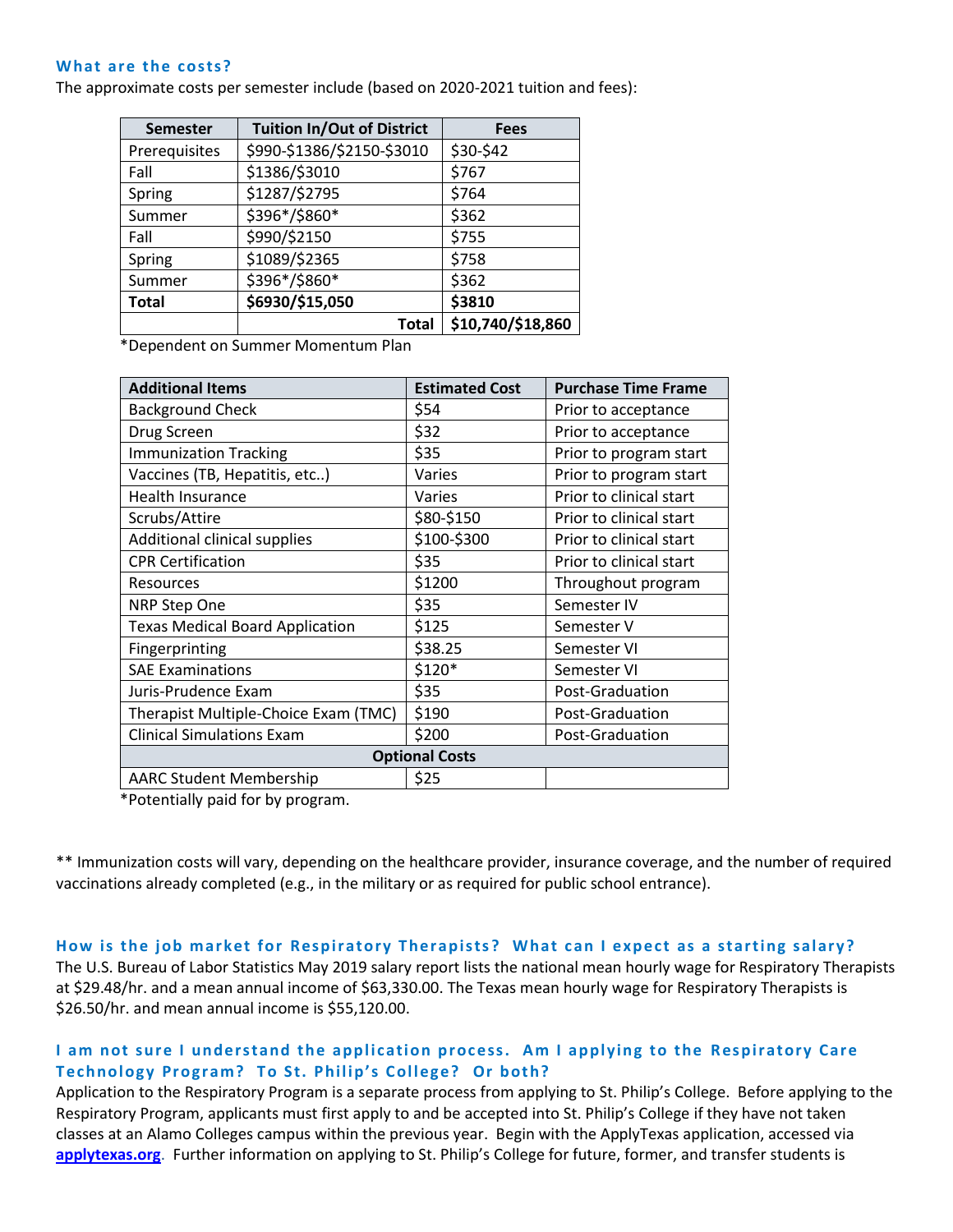available at **<https://www.alamo.edu/spc/admissions/how-to-apply/>**. Applicants should ensure they are applying for the fall semester.

#### **What is the deadline for applications?**

Application packages containing all supporting documents should be postmarked by June 1 of each year for the cohort that will begin in the fall. For example, if you apply in March of 2021 and are selected, you will begin classes in August of 2021. Applications are only accepted during the spring semester each year – between March 1 and June 1. Dates are subject to change with extensions to deadlines under the discretion of the program.

#### What should be included on the Respiratory Care Technology Program Application Form?

The application should be typed and filled out completely and accurately. You should also include your alamo email as well as a personal email. Please ensure you provide your social security number and banner ID, both are required for program reporting purposes.

#### **Should I submit letters of recommendation with my application?**

Letters of recommendation do not influence the selection process, as it is an exclusively points-based system. You may include letters if you wish to do so, but they will not influence your chance of selection.

#### Am I required to get a background check and drug screening?

You will be required to obtain a background check and drug screening prior to starting the program. The program director will provide information on how to proceed through Precheck. Acceptance into the program is contingent upon passing the background check and drug screening.

# Do I have to provide a transcript from St. Philip's College or any of the other Alamo Colleges with my application if I have taken all my courses there?

Yes. The applicant must submit official transcripts from **all** colleges attended. The faculty of the Respiratory Program are not permitted to obtain an applicant's St. Philip's College (or other Alamo Colleges) transcript—the applicant must provide it.

#### How can I improve my chances of earning acceptance into the program?

The selection process is based on the application package scores alone. With a maximum possible score of 100. The score is obtained from the following items: Overall GPA (20 points), Prerequisite GPA (30 points), TEAS Exam Score (25 points), completed Application and Essay (5 points), interview (10 points), and any additional items (10 points). Additional item section could include, but not limited to, CPR Certification, medical terminology courses, ethics training, medical work experience and medical volunteer hours. The average selectee scores is 65 or better on the ATI TEAS.

#### **What supporting documentation do I need to submit for additional items?**

Additional supporting documents could include, but are not limited to work experience resume, CPR certification, Medical terminology course completion (unofficial transcript highlighting the course), other degree held (degree certificate/transcripts), volunteer hours-preferred medical hours (validation form), or any other related items. If unsure if item qualifies as supporting, include in packet for evaluation.

#### **I got a "C" in English Composition I. S hould I retake the class for a better grade?**

The program will neither recommend students retake nor discourage students from retaking a course if they choose to do so. It is good to remember the scoring process is subject to change from year to year, and the most substantial number of points are available from the Prerequisite GPA. With that said, most selectees have all As and Bs in their general education courses reflected by a higher prerequisite GPA score, which in turn would award more points to the applicant.

#### **I c ompleted a prerequisite c ourse 20 years ago. Do I need to retake it?**

You do not need to repeat the course if St. Philip's College accepts your coursework for credit. The program recommends, but does not mandate, completion of Anatomy and Physiology I and II within the last five years. However,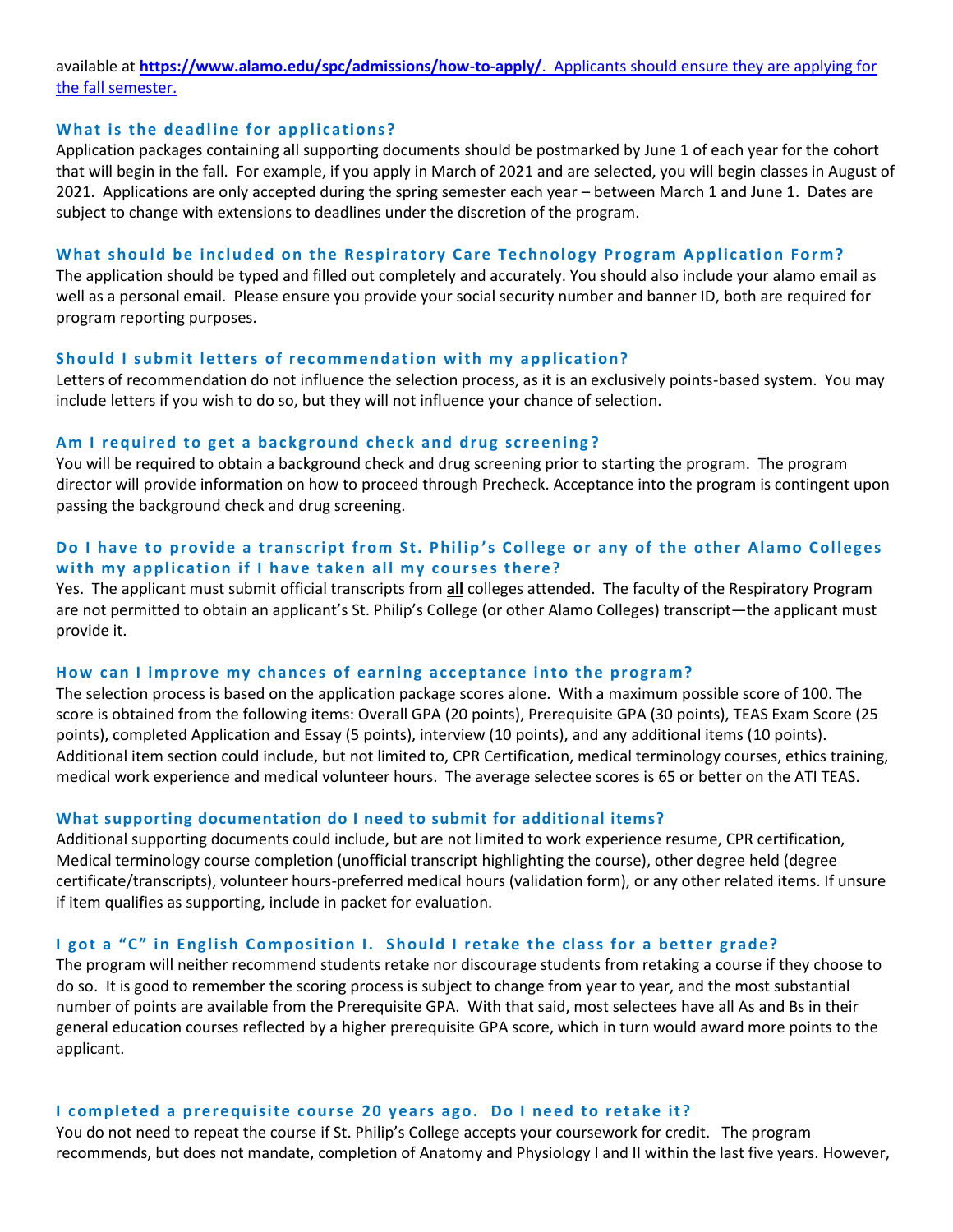check with the advisor to confirm Anatomy and Physiology will be applicable, as some courses will not be eligible if taken over 10 years prior.

#### What are you looking for in the essay? How can I improve my essay score?

We would like to see your reasons for wanting to pursue a career as a Respiratory Therapist **and** for choosing the Respiratory Therapy Program at St. Philip's College. We will not be assessing these reasons, but it allows us to learn something about our applicants. Scoring is based on your technical accuracy and attention to detail. Points will be deducted for errors in format, grammar, punctuation, and spelling. Remember, as a Respiratory Therapist you will be documenting the treatment you provide in official medical records and will need to do so precisely and succinctly.

To improve your essay score, ensure you eliminate all typographical and grammatical errors. Have a trusted friend, colleague, instructor, or staff member at the Rose R. Thomas Writing Center in the Sutton Learning Center (room 201) proofread your essay before submission. Also, please ensure you follow the formatting requirements (one-page typed length, 12-point font, etc.) as given on our website. This does not include the title page. Your best bet is to have a paragraph or two on the second page so there is no doubt your essay is the proper length.

### What scores do I need to be selected?

We are unable to give a firm number that will guarantee admission into the program. Each year's candidates score differently; thus, the cutoff varies from year to year. The range of Assessment Technologies Institute's Test of Essential Academic Skills (ATI TEAS) examination and total package scores for the students selected to begin the program in 2019 were 50-91 TEAS and overall scores of 50-94. The overall scores in 2020 ranged from 50-80, based on a 100-point value assessment. To ensure your competitive ranking a TEAS score of 65 or better is recommended.

# Why do I have to take the Assessment Technologies Institute's Test of Essential Academic **Skills (ATI TEAS)?** What does that have to do with respiratory therapy?

The ATI TEAS and its predecessors have long given the Allied Health programs an objective means of predicting student success. In particular, we have many years of correlating data demonstrating that students who score lower on the TEAS, particularly in the reading comprehension portion, tend to struggle with the complex material presented in the Respiratory Therapy Program.

# **I am concerned that I may not score very high on the Assessment Technologies Institute's** Test of Essential Academic Skills (ATI TEAS). What can I do to increase my score?

You should complete the ATI TEAS examination well in advance of the June 1 deadline. Ideally, you will test in the summer of the year before which you wish to apply, however it should also follow the prerequisite courses. This will enable you to more easily register for a date and allow ample time to retest should you wish to do so. In any case, do bear in mind that test dates and seats fill very quickly. It may be impossible to secure a test date at St. Philip's if you wait too long, as nearly every program in Allied Health requires an ATI TEAS score from its applicants.

Study materials for the test are available from the ATI website itself (**[https://www.atitesting.com/ati\\_store/TEAS-](https://www.atitesting.com/ati_store/TEAS-Products.aspx)[Products.aspx](https://www.atitesting.com/ati_store/TEAS-Products.aspx)**), various online retailers, or the public library (**<http://sapl.sat.lib.tx.us/search/Y?SEARCH=teas>**). There are also limited copies of TEAS study guides in the St. Philip's College library. If you do use a study guide, please ensure it is for the TEAS 6 or has a copyright date of 2016 or later to ensure you have the guide for the current version of the test. **[Tutoring](https://www.alamo.edu/spc/academics/academic-resources/tutoring-centers/tutoring-and-technology-center/)** is also available on campus (subject to change due to COVID restrictions). SPC is now an approved testing site.

#### Other helpful information regarding the TEAS:

- The science section has typically been 90 percent anatomy and physiology, with 10 percent other items. This section is historically the most difficult for most students and the one that has the most significant negative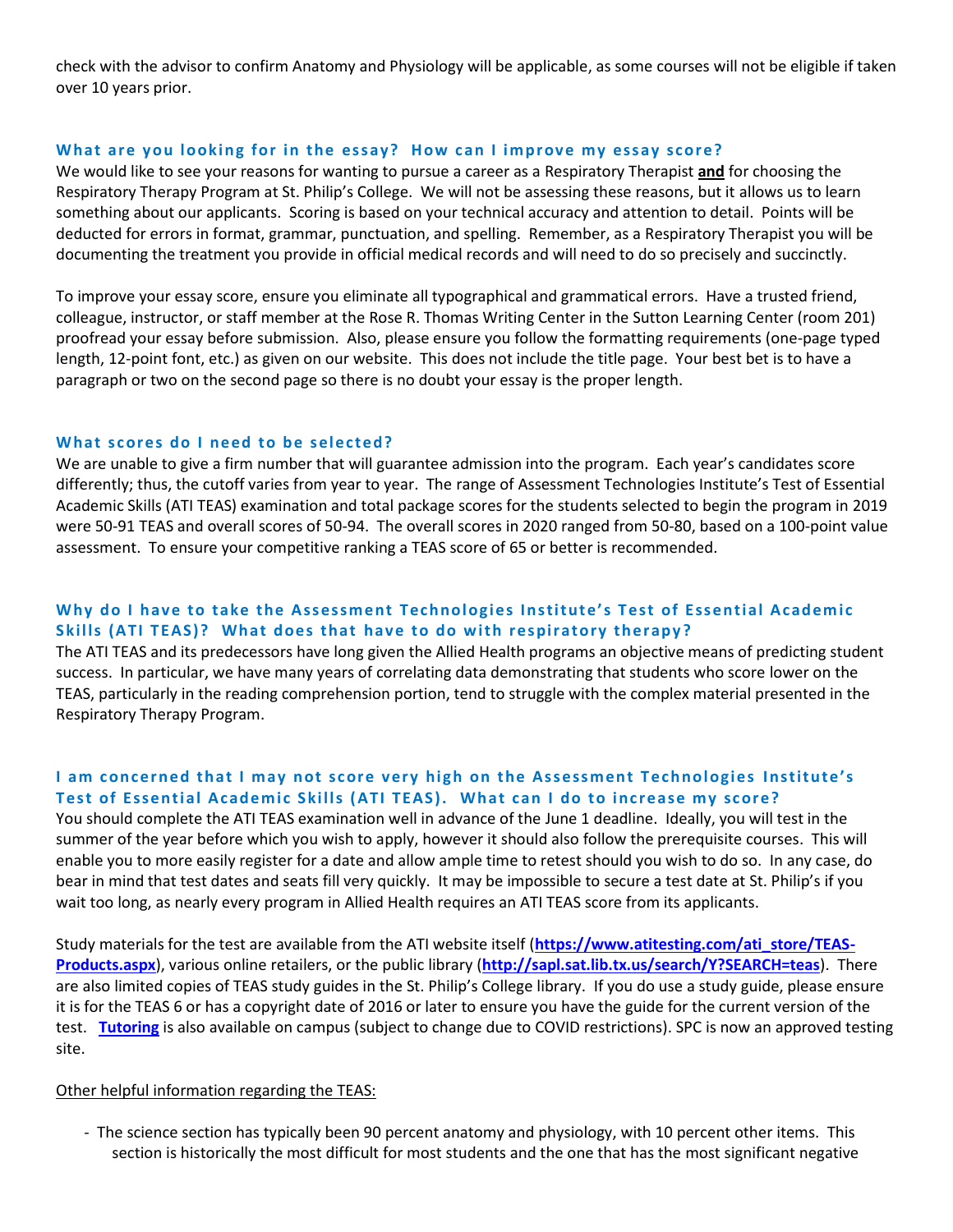impact on the overall score. If possible, the program recommends taking the TEAS at the end of the semester in which you are taking A&P so that the information is fresh in your mind.

- Math is the second most challenging section of the test for most students. There will be some basic calculations, order of operations, geometry, and algebra. Students will see word problems along with calculations and equations.
- If you require accommodations, be sure to see the Disability Office at least three weeks before your test date so that proper notification can be provided to the test administrator.
- Proper government-issued identification is required (e.g., driver's license, military ID card, or passport). The Alamo Colleges/St. Philip's College ID badge is not an acceptable form of identification for this test.
- Arrive at least 30 minutes before the start of the test.
- Food and drinks are not allowed during testing.

The two TEAS 6 guides/review books that students have highly recommended in the past are:

- ATI TEAS Review Manual: Sixth Edition Revised 6th Edition ISBN 13: **[9781565335752](https://amzn.to/3mTAMmL)**
- ATI TEAS Secrets Study Guide: TEAS 6 Complete Study Manual, Full-Length Practice Tests, Review Video Tutorials for the Test of Essential Academic Skills, 6th ed. Edition ISBN-13: **[9781516703838](https://amzn.to/3iaMs0V)**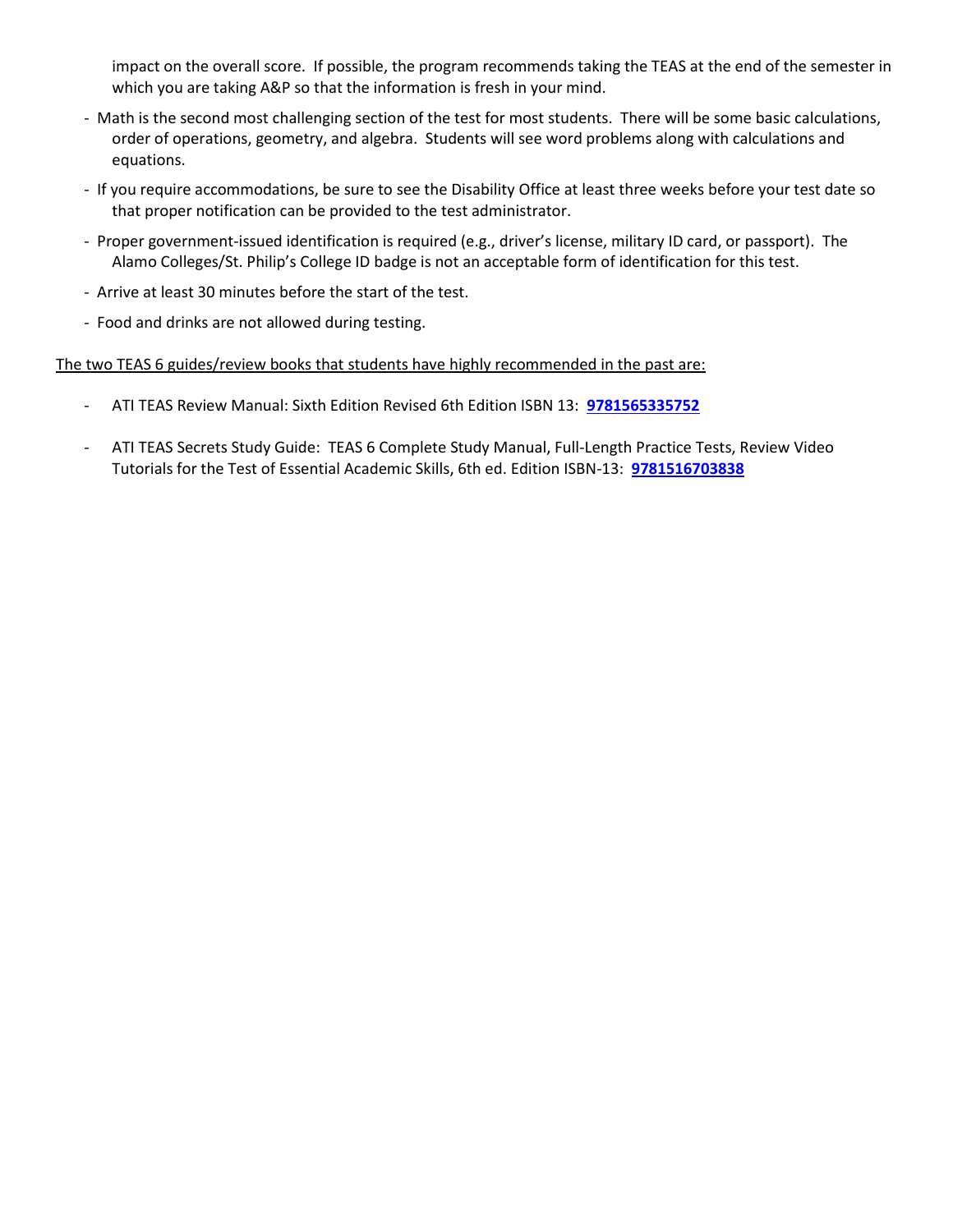# What if I score less than the recommended minimum 65 on the Assessment Technologies **Institute's Test of Essential Academic Skills (ATI TEAS)?**

If you score less than 65 on the ATI TEAS, you may consider still applying to the Respiratory Therapy program, or you may decide to retest at the time of your choosing.

## What TEAS score sheets do I need to include?

Please include copies of your Transcript and your Individual Performance Profile. These documents will look similar to the samples below:

| Program Type:<br>Alled Health<br>Institution: St Philips College ALLIED HEALTH<br><b>Proctored Assessment</b><br>Indykkaid Score<br>Individual Mean<br>Individual PII<br>Total Focused Rowser<br>Individual Pedelstowny<br>Neticmal Program National Program<br>Date/Time<br>Assessment Norre<br>Score<br>Time<br>Level<br><b>102500000000</b><br>ATI TEAS<br>1280017<br>75.3%<br><b>第 新%</b><br>Proficient.<br>面<br>NM.<br>▲<br>1:12 (D) PM<br>Test of Essential Academic Skills V for<br>NA<br>75.3%<br>NA.<br>301/2015<br>1:00:00 PM<br><b>Allen Head h</b><br><b>Practice Assessment</b><br>Individual<br>Practice<br>Total Focused Review<br>Individual Score<br><b>Data/Time</b><br>Time<br>Score<br>Time<br>1 8 3 8 4 5 6 7 8 9 9<br>Assessment Name<br>Continuing Education Credits - Earned as of 3/29/2018<br>- Course Completed and Completed Date<br>- Counse Not Completed and Due Date<br>Total Contact Hours Earned | <b>Transcript for John Doe</b> |  |  |  |  |  |
|------------------------------------------------------------------------------------------------------------------------------------------------------------------------------------------------------------------------------------------------------------------------------------------------------------------------------------------------------------------------------------------------------------------------------------------------------------------------------------------------------------------------------------------------------------------------------------------------------------------------------------------------------------------------------------------------------------------------------------------------------------------------------------------------------------------------------------------------------------------------------------------------------------------------------------|--------------------------------|--|--|--|--|--|
|                                                                                                                                                                                                                                                                                                                                                                                                                                                                                                                                                                                                                                                                                                                                                                                                                                                                                                                                    |                                |  |  |  |  |  |
| Tutorials - Earned as of 3/29/2018                                                                                                                                                                                                                                                                                                                                                                                                                                                                                                                                                                                                                                                                                                                                                                                                                                                                                                 |                                |  |  |  |  |  |
|                                                                                                                                                                                                                                                                                                                                                                                                                                                                                                                                                                                                                                                                                                                                                                                                                                                                                                                                    |                                |  |  |  |  |  |
|                                                                                                                                                                                                                                                                                                                                                                                                                                                                                                                                                                                                                                                                                                                                                                                                                                                                                                                                    |                                |  |  |  |  |  |
|                                                                                                                                                                                                                                                                                                                                                                                                                                                                                                                                                                                                                                                                                                                                                                                                                                                                                                                                    |                                |  |  |  |  |  |
|                                                                                                                                                                                                                                                                                                                                                                                                                                                                                                                                                                                                                                                                                                                                                                                                                                                                                                                                    |                                |  |  |  |  |  |
|                                                                                                                                                                                                                                                                                                                                                                                                                                                                                                                                                                                                                                                                                                                                                                                                                                                                                                                                    |                                |  |  |  |  |  |
|                                                                                                                                                                                                                                                                                                                                                                                                                                                                                                                                                                                                                                                                                                                                                                                                                                                                                                                                    |                                |  |  |  |  |  |
|                                                                                                                                                                                                                                                                                                                                                                                                                                                                                                                                                                                                                                                                                                                                                                                                                                                                                                                                    |                                |  |  |  |  |  |
|                                                                                                                                                                                                                                                                                                                                                                                                                                                                                                                                                                                                                                                                                                                                                                                                                                                                                                                                    |                                |  |  |  |  |  |
|                                                                                                                                                                                                                                                                                                                                                                                                                                                                                                                                                                                                                                                                                                                                                                                                                                                                                                                                    |                                |  |  |  |  |  |
|                                                                                                                                                                                                                                                                                                                                                                                                                                                                                                                                                                                                                                                                                                                                                                                                                                                                                                                                    |                                |  |  |  |  |  |
| Page 1 of 1<br>NOTE: " denotes custom a ssessment.                                                                                                                                                                                                                                                                                                                                                                                                                                                                                                                                                                                                                                                                                                                                                                                                                                                                                 |                                |  |  |  |  |  |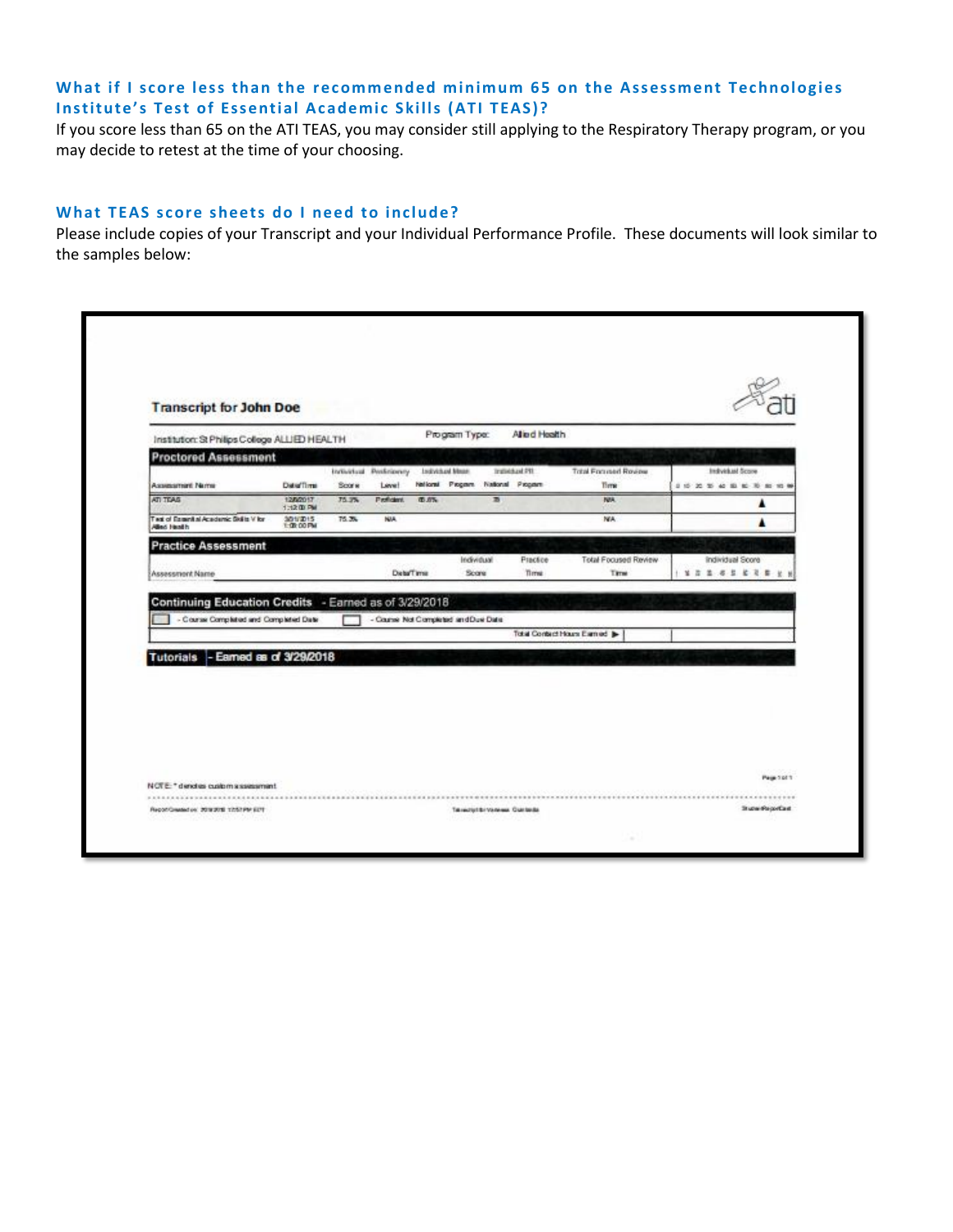

# **How do I obtain a disciplinary waiver/FERPA form?**

If found to be eligible, you may be required to sign a FERPA release form, allowing the program to contact prior Institutions attended to obtain any disciplinary information.

# **What immunizations are required for the program?**

Please refer to the below information regarding immunizations.

All students accepted into an Health Sciences program at St. Philip's College must present evidence of having met the following immunization requirements BEFORE the student will be allowed to begin any clinical assignment:

- **Tetanus, Diptheria, Pertusis (Tdap)** 1 within ten (10) years and thereafter a Td every 10 years.
- **Measles/Mumps/Rubella (MMR)**
	- o Measles & Mumps—Proof of either: 1) MMR vaccine or up to date blood test showing you're immune to measles or mumps OR 2) Get 2 doses of MMR (1 dose now and the  $2^{nd}$  dose at least 28 days later).
	- $\circ$  Rubella—Proof of either: 1) MMR vaccine or up to date blood test showing you're immune to rubella OR 2) one does of MMR (although you may get 2 doses).
- **Tuberculosis Skin Test (PPD)** within one (1) year. If PPD result is positive, student must obtain chest x-ray report confirming no active case of tuberculosis (within 2 years).
- **Hepatitis A** Series of 2 vaccines. (Required for the following programs: Medical Laboratory Technician, Histologic Technician, and Phlebotomy)